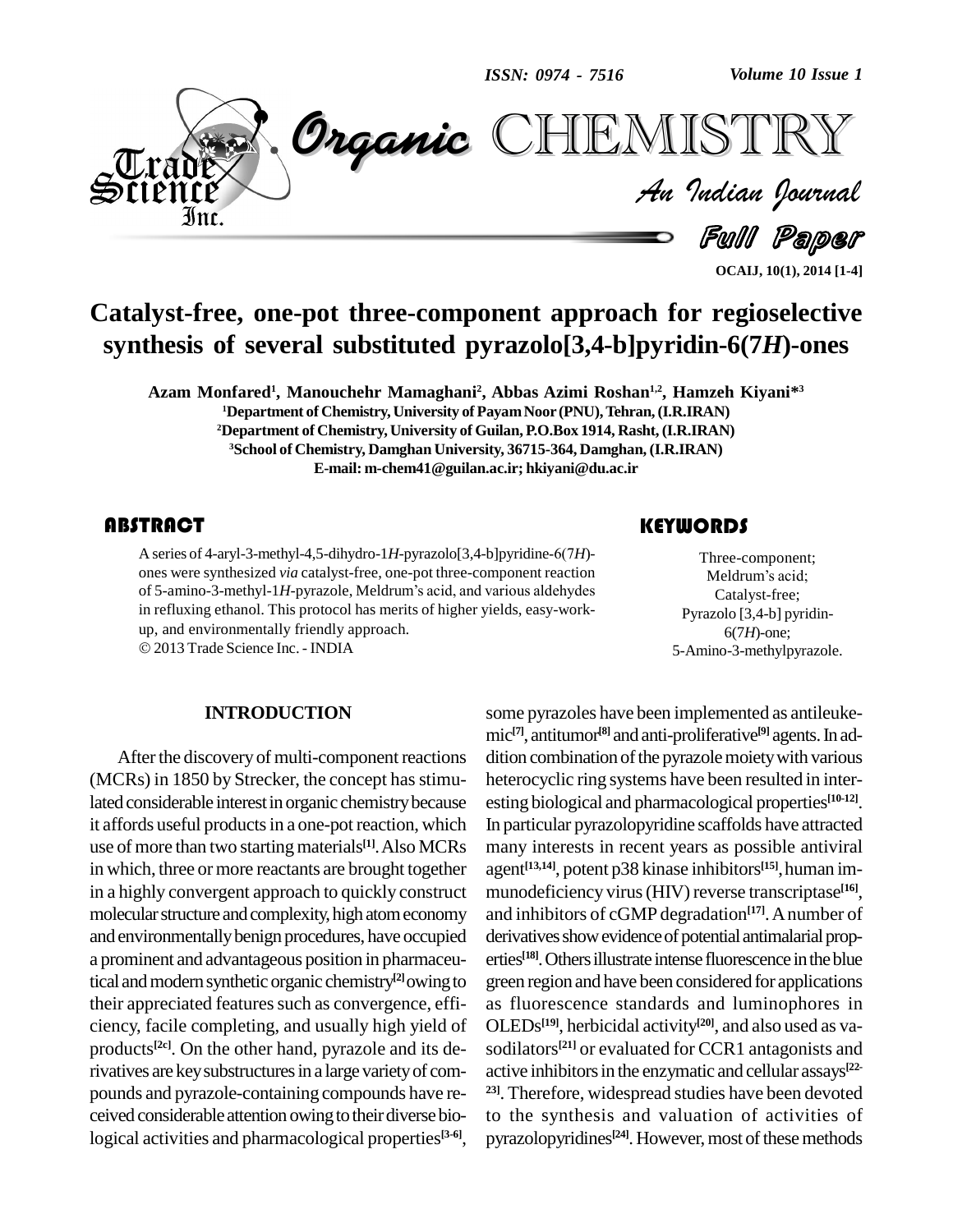# Full Paper

suffer from multi-step reactions, use of more expensive reagents, harsh reaction conditions, long reaction times, low yields and low regioselectivity of products, therefore, development of an efficient and versatile method is still necessary for the synthesis of pyrazolopyridines<sup>[25]</sup>.

## **RESULTSAND DISCUSSION**

In thisreport we have devised an efficient one-pot, three-component reaction for the synthesis of several derivatives of pyrazolo[3,4-b]pyridin-6(7*H*)-ones (4a-<br> **q**) from 5-amino-3-methyl-1*H*-pyrazole (1), 6,6-dim-<br>
ethyl-1,3,5-trioxane-2,4-dione (Meldrum's acid) (2), **q)**from 5-amino-3-methyl-1*H*-pyrazole **(1)**, 6,6-dim and aldehydes (3a-q) under heating in refluxing EtOH (Scheme 1).



**Scheme 1 : Synthesis of 4-aryl and alkyl-3-methyl-4,5-**

Equimolar amounts of precursors**(1)**, **(2)** and **(3)** were reacted in refluxing EtOH to produce the desired pyrazolo[3,4-b]pyridin-6(7*H*)-one derivatives**(4a-q)** in short reaction periods with high to excellent yields. The results are summarized in TABLE 1.

Figures of *IR*, <sup>1</sup>H NMR and <sup>13</sup>C NMR) on a<br>
and elemental analyses.<br>
Mechanistically the formation of the products (4a-<br> **Organic** CHEMISTRY<br> *An Indian Ippermat* As can be seen inTABLE 1, both substituted ben zaldehydes containingelectron-releasing and electron withdrawing substituent gave the corresponding prod ucts in high yields and short reaction time (TABLE 1, entries 1-12).Apart from the mild conditions of the process and its excellent results, the simplicity of product isolation offers a significant advantage. Because of the desired products are insoluble in EtOH, therefore, the products can be directly separated from the mixture of reaction by simple filtration. Also, this protocol can be applied to electron-rich heterocyclic aro matic aldehydes(TABLE 1, entries 14-15), and electron-efficient hetero-aryl aldehydes(TABLE 1, entries 16-17), as well as alkyl aldehydes (TABLE 1, entry 13).All of compounds were characterized by and elemental analyses.

Mechanistically the formation of the products (4a**q**) can be visualized by initial Knoevenagel condensa-

Organic CHEMISTRY

| TABLE 1 : Catalyst-free one-pot three-component synthesis  |  |
|------------------------------------------------------------|--|
| of 4-aryl-3-methyl-4,5-dihydro-1H-pyrazolo[3,4-b]-pyridin- |  |
| 6(7H)-one derivatives (4a-q)                               |  |

| $5(7H)$ -one derivatives (4a-q) |                                                           |     |                          |                              |  |
|---------------------------------|-----------------------------------------------------------|-----|--------------------------|------------------------------|--|
| Entry                           | Ar / Product <sup>a</sup>                                 |     | Time /min Yield $(\%)^b$ | Mp (Lit. Mp $^{\circ}C)^{c}$ |  |
| 1                               | $3-NO_2-C_6H_4/4a$                                        | 80  | 92                       | 266 (265-267)                |  |
| 2                               | $4-Me_2NC_6H_4/4b$                                        | 90  | 91                       | 348 (347-349)                |  |
| 3                               | $4-NO_2C_6H_4/4c$                                         | 80  | 93                       | $>$ 350 ( $>$ 350)           |  |
| 4                               | $C_6H_5/4d$                                               | 85  | 87                       | 304 (304-306)                |  |
| 5                               | $4-CIC6H4$ / 4e                                           | 95  | 92                       | 346 (344-346)                |  |
| 6                               | $4-MeOC6H4/4f$                                            | 100 | 90                       | 308 (308-310)                |  |
| 7                               | $2,4$ -Cl <sub>2</sub> C <sub>6</sub> H <sub>3</sub> / 4g | 110 | 87                       | $>$ 350 ( $>$ 350)           |  |
| 8                               | $3,4-(MeO)2C6H3$ / 4h                                     | 95  | 90                       | 233 (230-232)                |  |
| 9                               | 1,4-phenylene $/4i$                                       | 95  | 88                       | $>$ 350 ( $>$ 350)           |  |
| 10                              | $4-FC_6H_4/41$                                            | 85  | 90                       | 308 (306-308)                |  |
| 11                              | 4-Br $C_6H_4/4k$                                          | 95  | 89                       | $348 - 350^d$                |  |
| 12                              | $2-MeOC6H4/41$                                            | 95  | 90                       | $279 - 281^{d}$              |  |
| 13                              | 4-isopropyl / 4m                                          | 75  | 89                       | 293 (292-295)                |  |
| 14                              | $2$ -Furyl / $4n$                                         | 85  | 88                       | $>$ 350 ( $>$ 350)           |  |
| 15                              | 2-thienyl $/40$                                           | 95  | 90                       | 306 (303-305)                |  |
| 16                              | pyridin-3-yl $/4p$                                        | 100 | 86                       | 306 (302-305)                |  |
| 17                              | pyridin-4-yl $/$ 4q                                       | 90  | 90                       | $307 - 310^d$                |  |

**<sup>a</sup> All Compounds were identified by spectroscopic (FT-IR, <sup>1</sup>H NMR, and <sup>13</sup>C NMR) data and elemental analyses; <sup>b</sup> Yields of the isolated products; <sup>c</sup> Melting points of more compounds are consistent with reported values [26]; <sup>d</sup> New synthesized compounds.**

tion of aldehydes**(3)** and 6,6-dimethyl-1,3,5-trioxane- 2,4-dione resulting in arylidene **(5)**, followed by a Michael type nucleophilic addition of C-4 of the pyrazole ring to the enone intermediate **(5)**, and subse quent cyclodehydration to furnish the desired com pounds(Scheme 2).



**Scheme 2 : Plausible mechanism of formation of (4a-q)**

### **EXPERIMENTAL**

Melting points were measured on an Electrother mal 9100 apparatus. FT-IR spectra were determined on a Shimadzo FT-IR spectrometer. <sup>1</sup>H NMR and <sup>13</sup>C NMR spectra were recorded on a 500 MHz Bruker DRX-500 in DMSO- $d_6$  as solvent and TMS as an internal standard. Elemental analyses were done on a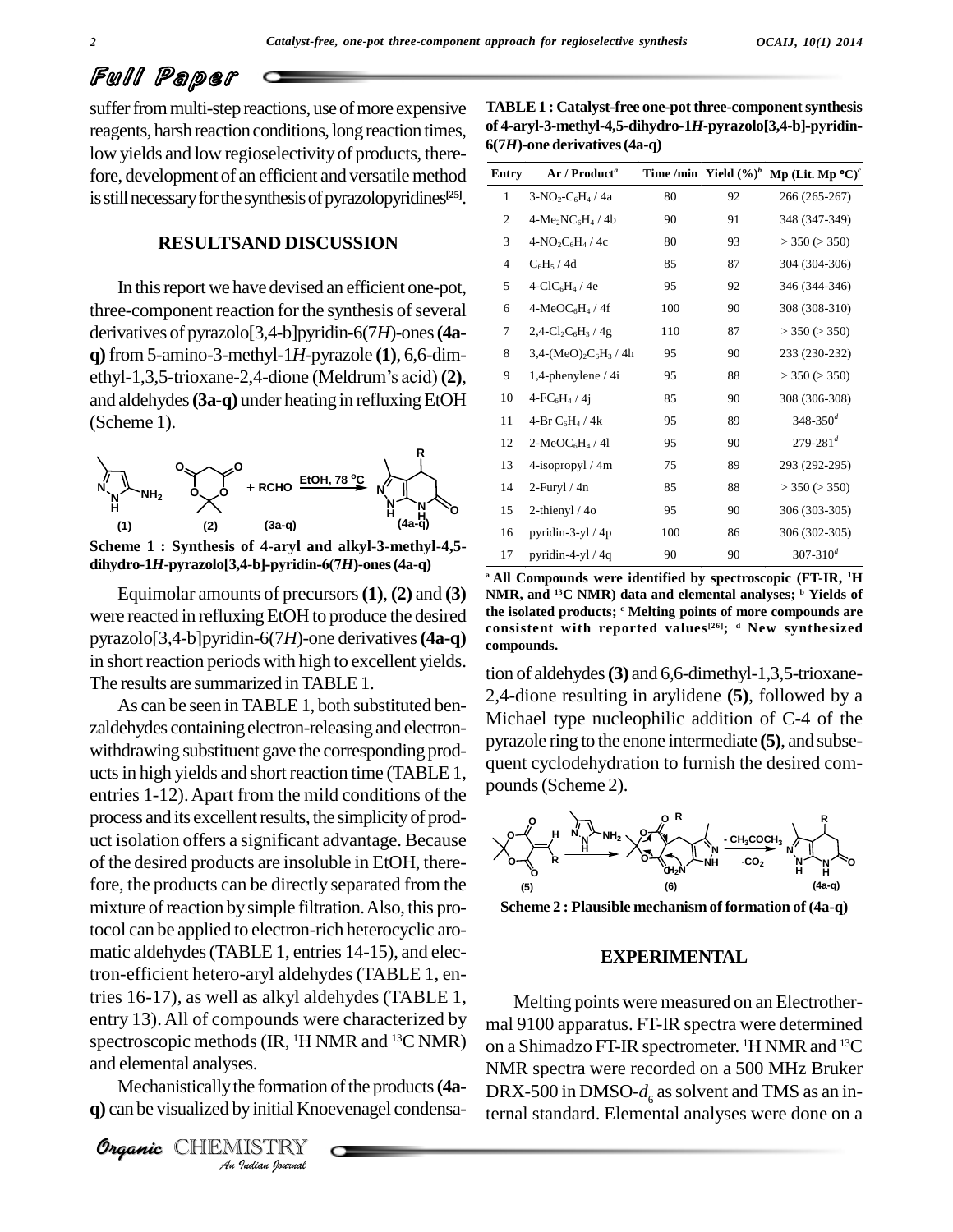Carlo-Erba EA1110 CNNO-S analyser and agreed with the calculated values. Chemicals were purchased from Merck and Aldrich. All solvents used were dried and distilled according to the standard procedures.The development of reactions was monitored by thin layer chromatography(TLC) onMerck pre-coated silica gel 60  $F_{254}$  aluminum sheets, visualized by UV light.

# **General procedure for the synthesis of(4a-q) com pounds**

A solution of 5-amino-3-methyl-1*H*-pyrazole (1 mmol), 6,6-dimethyl-1,3,5-trioxane-2,4-dione (1 mmol), aryl aldehydes (1 mmol) were reacted in refluxing  $EtOH$  (7 mL) in a water bath for the required reaction times (TABLE 1). After completion of the reaction, which was checked by TLC the solvent was evaporated under vacuumand the residuewas purified by recrystallization from a mixture of EtOH and H<sub>2</sub>O to furnish the desired products**(4a-q)**

# **Spectral data ofsome representative compounds (4o)** White solid, <sup>1</sup>H NMR (DMSO- $d_6$ , 500 MHz):  $\delta$  and  $\delta$  proce

1.80 (s, 3H); 2.50 (m, 1H); 2.76 (m, 1H); 4.12 (m, 1H); 7.09 (t, *J* = 1.65, 8.45 Hz, 2H); 7.46 (m, 2H); 10.28 (s, 1H, NH); 11.80 (s, 1H, NH). <sup>13</sup>C NMR 1H); 7.09 (t, *J* = 1.65, 8.45 Hz, 2H); 7.46 (m, 2H);<br>10.28 (s, 1H, NH); 11.80 (s, 1H, NH). <sup>13</sup>C NMR<br>(DMSO-*d<sub>6</sub>*, 125 MHz): δ 9.9, 33.8, 40.8, 101.9, 120.1, 129.7, 132.0, 135.2, 143.7, 149.2, 169.8 (DMSO- $d_{6}$ , 125<br>120.1, 129.7, 13<br>(C=O).  $v_{max}/cm^{-1}$ (C=O).  $v_{\text{max}}$ /cm<sup>-1</sup> (KBr): 1090, 1500, 1540, 1650, 2910, 3000, 3060, 3130, 3170. Anal. cald. for  $C_{12}H_{12}BrN_2O (261.71): C, 51.00; H, 3.95; N, 13.72$ %; Found: C, 51.10; H, 3.90; N, 13.60%.

# **(4p)**

White solid, <sup>1</sup>H NMR (DMSO- $d_6$ , 500 MHz):  $\delta$  <sup>(1</sup>) 1.82 (s, 3H); 2.45 (m, 1H); 2.74 (m, 1H); 3.78 (s, 3H); 4.36 (m, 1H); 6.78 (m, 2H); 6.96 (d, *J* = 8.15 Hz, 1H); 7.17 (m, 1H); 10.20 (s, 1H, NH); 11.76 (s, 3H); 4.36 (m, 1H); 6.78 (m, 2H); 6.96 (d, *J* = 8.15<br>Hz, 1H); 7.17 (m, 1H); 10.20 (s, 1H, NH); 11.76 (s,<br>1H, NH). <sup>13</sup>C NMR (DMSO-*d<sub>6</sub>*, 125 MHz): δ 9..8, 28.0, 40.6, 55.8, 101.5, 111.4, 120.8, 127.6, 128.3, 1H, NH). <sup>13</sup>C NMR (DMSO-*d<sub>6</sub>*, 125 MHz): δ 9..8, 28.0, 40.6, 55.8, 101.5, 111.4, 120.8, 127.6, 128.3, 131.5, 134.9, 149.8, 156.7, 170.2 (C=O).  $v_{\text{max}}/\text{cm}^{-1}$ 131.5, 134.9, 149.8, 156.7, 170.2 (C=O).  $v_{\text{max}} / \text{cm}^{-1}$ (KBr): 1100, 1540, 1600, 1625, 1650, 2910, 3000, 3040, 3120, 3195. Anal. cald. for  $C_{14}H_{15}N_3O_2$ <br>(257.29): C. 65.35: H. 5.88: N. 16.33 %: Found: C. [3] (257.29): C, 65.35; H, 5.88; N, 16.33 %; Found: C, 65.15; H, 5.75; N, 16.44%.

White solid, <sup>1</sup>H NMR (DMSO- $d_{\epsilon}$ , 500MHz):  $\delta$ 1.85 (s, 3H); 2.55 (m, 1H); 2.81(m, 1H); 4.16 (m, 1H); 7.14 (d, *J* = 5.90 Hz, 2H); 8.45 (t, *J* = 1.3 Hz, *J*<br>= 5.95 Hz, 2H); 10.32 (s, 1H, NH); 11.85 (s, 1H,<br>NH). <sup>13</sup>C NMR (DMSO-*d*<sub>c</sub>, 125 MHz): δ 9.9, 33.6,  $= 5.95$  Hz, 2H); 10.32 (s, 1H, NH); 11.85 (s, 1H, NH). <sup>13</sup>C NMR (DMSO-*d<sub>6</sub>*, 125 MHz): δ 9.9, 33.6, 40.8, 100.1, 122.8, 135.3, 149.2, 150.4, 152.9, 169.6 NH). <sup>13</sup>C NMR (1<br>40.8, 100.1, 122.8<br>(C=O). *v<sub>max</sub>*/cm<sup>-1</sup> (C=O).  $v_{\text{max}}/\text{cm}^{-1}$  (KBr): 1100, 1600, 1650, 3180, 3160. Anal. cald. for  $C_{12}H_{12}N_{4}O$  (228.25): C, 63.15; H, 5.30; N, 24.55 %; Found: C, 63.20; H, 5.25; N, 24.45%.

## **CONCLUSION**

In summary, we develop an efficient and conve nient procedure forthe synthesis of 4-aryl-3-methyl- 4,5-dihydro-1*H*-pyrazolo[3,4-b]pyridin-6(7*H*)-ones *via* three-component reaction of 5-amino-3-methyl-1Hpyrazole, Meldrum's acid and various aldehydes. This procedure offers advantages such as mild reaction conditions, higher yield, easy work-up, economic, simplicity, benign environmentally, and a waste free chemical process for the synthesis of dihydropyra zolopyrimidones.

## **ACKNOWLEDGEMENT**

We thank the Research Council of University of Guilan,PayamNoorUniversityofTehran,andDamghan University.

### **REFERENCES**

- **[1] (a)**A.Strecker; LiebigsAnn.Chem., **75**, 27 **(1850)**; **(a)** A.Strecker; Liebigs Ann.Chem., **75**, 27 **(1850)**;<br>**(b)** A.Dömling, I.Ugi; Angew.Chem.Int.Ed., **39**, 3168 **(2000)**; **(c)** C.O.Kappe; Acc.Chem.Res., **33**, (b) A.Dömling, I.Ugi; Angew.Chem.Int.Ed., 39,<br>3168 (2000); (c) C.O.Kappe; Acc.Chem.Res., 33,<br>879 (2000); (d) A.Dömling, W.Wang, K.Wang; Chem.Rev., **112**, 3083 **(2012)**; **(e)** M.Syamala; 879 (**2000**); (**d**) A.Dömling, W.Wang, K.Wang; Chem.Rev., **112**, 3083 (**2012**); (**e**) M.Syamala; Org.Prep.Proced.Int., **41**, 1 (**2009**); (**f**) A.Dömling; Chem.Rev., **106**, 17 **(2006)**.
- **Organic***An*L.Ma, L.Hu; Tetrahedron Lett., **52**, 2597 **(2011)**. **[2] (a)** I.Ugi; Pure Appl.Chem., **73**, 187 **(2001)**; **(b)** V.A.Chebanov, K.A.Gura, S.M.Desenko; Top.Heterocycl.Chem., **23**, 41 **(2010)**; **(c)** M.Lei,
- **[3]** H.V.Chavan, S.B.Babar, R.U.Hoval, B.P.Bandgar; Bull.Korean Chem.Soc., **32**, 3963 **(2011)**.
- 397 (2011).<br>*I.*P.Bandgar;<br>**I11**).<br>Tetrahedron<br><u>IISTRY</u> **[4]** S.R.Donohue, C.Halldin, V.W.Pike; Tetrahedron Lett., **49**, 2789 **(2008)**.

**CHEMISTRY**